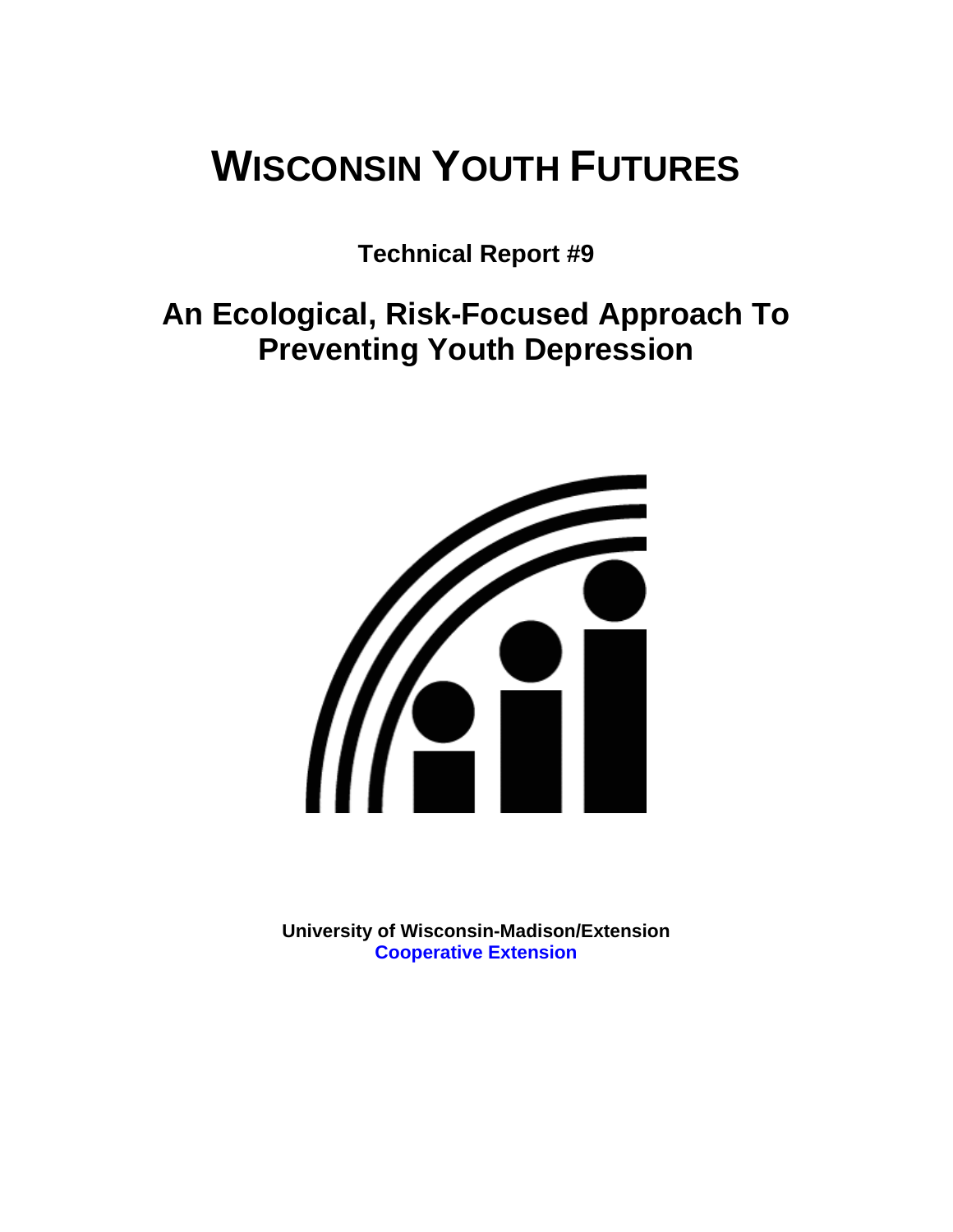# **An Ecological, Risk-Focused Approach To Preventing Youth Depression**

By

[Karen Bogenschneider](http://www.uwex.edu/ces/flp/specialists/bogensch.html) Asst. Professor, Child and Family Studies Youth Futures Director University of Wisconsin-Madison/Extension

In its mild form, depression is probably the most common psychological disturbance during adolescence; all adolescents suffer at least mild depression at one time or another (Weiner, 1980). Even though depression is widespread among contemporary youth, less is known about the predictors of depression than such other youth problems as drinking, early sexuality, and school failure; consequently, few prevention efforts and formal programs exist to prevent the sadness, worthlessness, and pessimism that many young people experience.

The focus of this paper is three-fold. First, the meaning of depression during adolescence will be explored with distinctions made between depression as a normal part of the developmental changes of adolescence, depression as a response to adverse life circumstances, and depression as a clinical disorder.

Second, the paper builds on a growing body of research evidence indicating that depression like other youth problems is influenced not by a single factor, but by many. Furthermore, the factors are not confined to any one part of the adolescent's world, but occur in individuals, their family and peer groups, school and work settings, and the communities in which they reside. Risk factors are identified that increase a youngster's vulnerability to depression in both normal and clinical populations followed by protective factors that enhance a youngster's ability to resist depression and promote adaptation and competence.

Finally, this paper concludes by drawing implications of this risk-focused, ecological approach for designing effective community prevention programs. Identifying the life circumstances that magnify adolescent depression and how resilient youth are able to cope is important for parents, educators, and professionals interested in preventing youth depression.

## **ADOLESCENT DEPRESSION--WHAT IS IT?**

Without question, depression occurs during adolescence (Chartier & Ranieri, 1984); the questions that arise, however, are whether depression is a normal but temporary reaction to the storm and stress of adolescence, whether depression is a reaction to changes in life circumstances during the teen years, or whether depression during this time is severe enough to be classified as a clinical condition.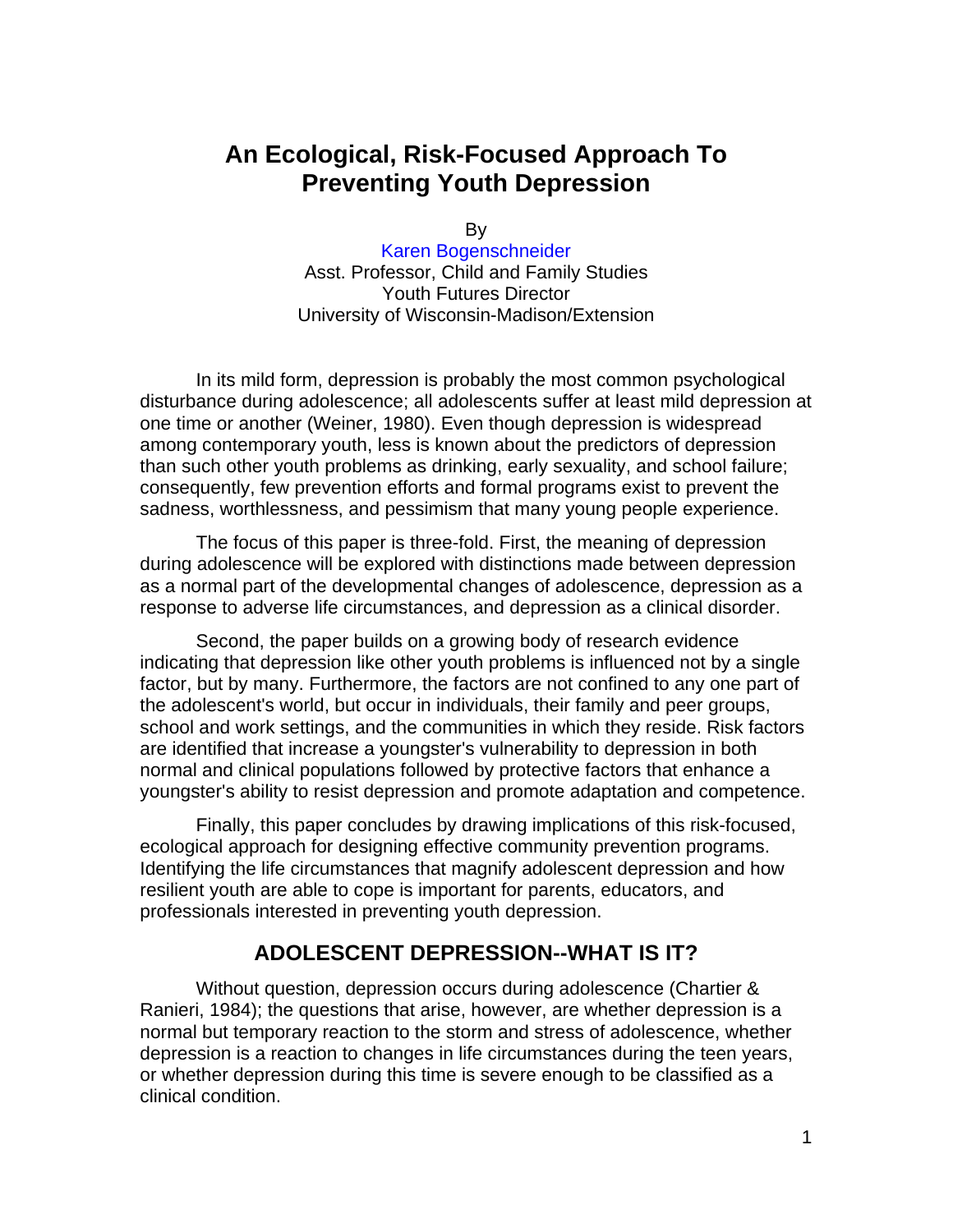Beck, well-known for his work on adult depression, categorized adult depression into the following four categories: (1) emotional, (2) cognitive, (3) motivational, and (4) physical and vegetative (cited in Chartier and Ranieri, 1984). Using this four-category schema, Chartier and Ranieri (1984) identify the most common features of adolescent depression:

- 1. Among depressed adolescents, the two emotional symptoms that are most frequently observed and that are required for a DMS-IIIR diagnosis of depression are sadness and loss of enjoyment of activities that were once pleasurable.
- 2. Cognitively, adolescents tend to view themselves, their world, and their future in a negative light (Rutter, 1986a; Chartier & Ranieri, 1984); some researchers also include low self-esteem as a cognitive feature of adolescent depression.
- 3. Motivational features of depression include apathy, boredom, a loss of ability to concentrate (evidenced primarily in poor school performance), and a tendency to withdraw from others. Depressed adolescents are also more apt to engage in suicidal thoughts and acts.
- 4. Physical and vegetative symptoms include involvement in aggressive, impulsive, and antisocial behaviors, changes in sleeping and eating habits, and participation in feminine-stereotyped activities. Biological factors, such as abnormal EEG patterns, and situational factors, such as recent stressful life events may also play a role.

To understand depression, it is useful to distinguish between depression as a symptom (i.e. sadness), as a syndrome (a collection of depressive symptoms), and as a disorder of clinical importance (Chartier & Ranieri, 1984). According to Steinberg (1989), many more individuals have occasional depressive symptoms than suffer from the clinical disorder professionals would call depression. Among adults, three main criteria are used to distinguish a depressive syndrome from a depressive symptom:

- 1. other symptoms also exist,
- 2. social relations are impaired, and
- 3. the symptoms persist (Rutter, 1986a).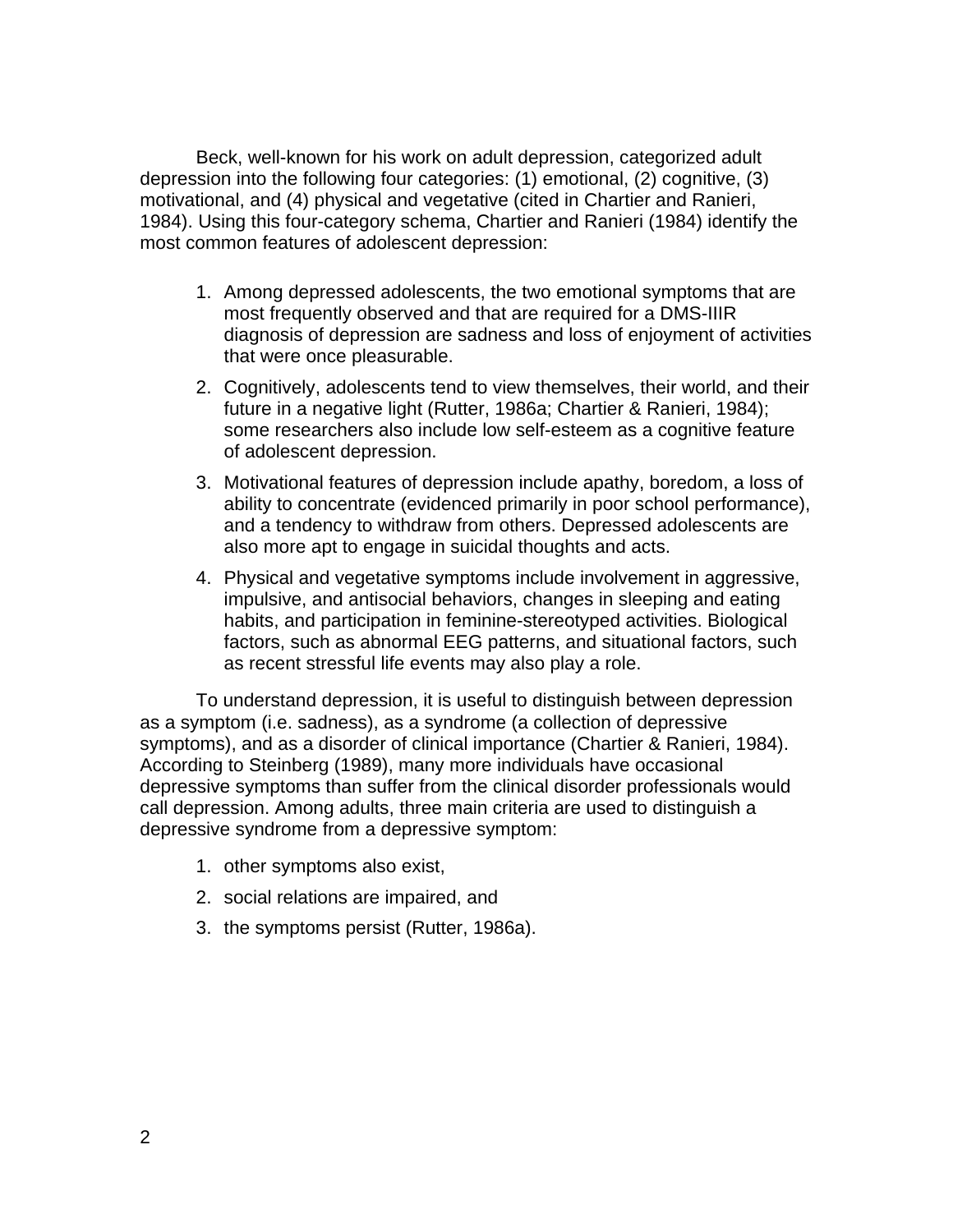As a rule of thumb, an adolescent who shows three or more of the above signs of depression for two or more weeks, should raise concern (Small, Herlache, & Doll-Yogerst, 1990).

These symptoms of depression are easy to overlook in adolescent populations, however, because they are mistaken as normal manifestations of the changes that occur during the transition from childhood into adulthood. For example, fatigue can be viewed as a natural effect of growing rapidly and leading an active life, rather than a symptom of adolescent depression (Weiner, 1980).

Adolescent depression may be especially difficult to identify during early adolescence, a developmental stage when adolescents are more inclined toward doing things than thinking about them (Weiner, 1980). Early adolescents are more apt to exhibit the following triad of symptoms: fatigue, hypochondria, and concentration difficulty (Weiner, 1980). In general, early adolescents may be expected to exhibit more motivational, physical, and vegetative symptoms than cognitive or emotional symptoms.

## **PREVALENCE**

Problems in measuring and defining depression make it difficult to say exactly how prevalent the disorder is. When asked if they have feelings of sadness, worthlessness, or pessimism about the future, about 35 to 40 percent of nonpatient samples respond affirmatively. Prevalence rates of actual depression are estimated to range from 15 to 25 percent (Horn, 1991), although estimates were as high as a third of 7th and 8th graders in a suburban parochial school sample. In studies that employ psychiatric diagnoses as the criteria for depression, estimates vary widely from 2 to 16 percent among outpatient samples and from 2 to 30 percent in inpatient and mixed samples (Chartier & Ranieri, 1984).

Chartier and Ranieri (1984) conclude that a substantial number of adolescents report feeling unhappy accompanied by other symptoms characteristic of adult depression. Psychiatrists conclude, however, that depression may be common among adolescents, but it is rarely of clinical significance.

Evidence suggests depression increases from childhood to adolescence; a variety of explanations for this age difference have been offered (Rutter, 1986a):

- Age differences may be genetically determined and these genes may not be triggered until late childhood or adolescence.
- Sex hormones may increase susceptibility to depression, and these hormones may not be present until puberty.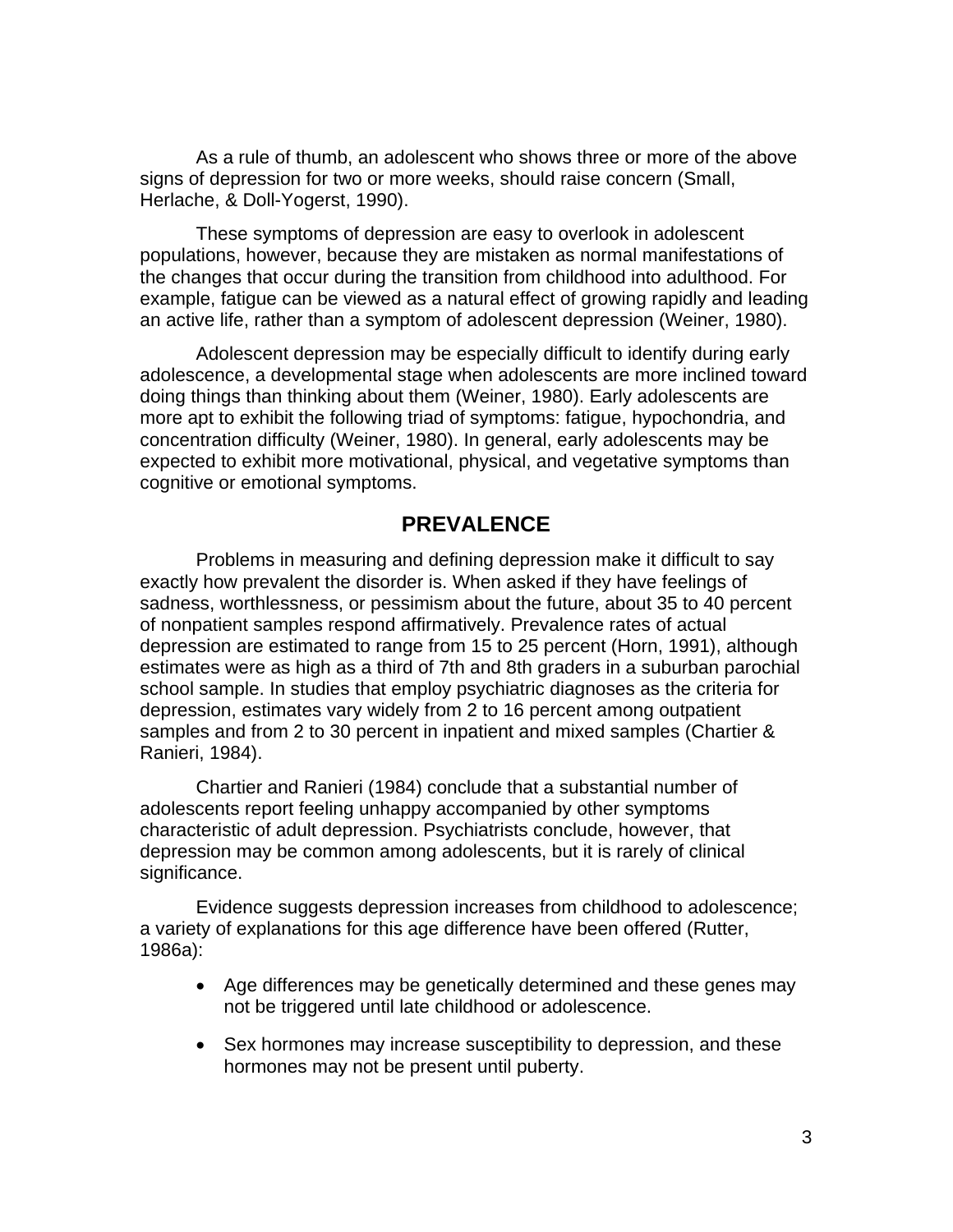- Life stresses may increase during this time which, in turn, may be associated with higher levels of depression.
- Protective factors, such as family support, may be reduced or less available during this time of independence-seeking.
- The cognitive advances of adolescence may lead to thoughts and feelings associated with increased risk of depression. For example, younger children are more apt to attribute failure to a specific situation, while adolescents are more apt to generalize that failure implies a stable and lasting limitation on their performance. Similarly, only during later childhood and early adolescence are children able to imagine the future, consider various future life alternatives, and conclude that none are satisfactory.

The transition to adolescence has more pronounced effects on girls than boys (Gjerde, 1991). Before puberty, boys are twice as likely to be depressed as girls; beginning in late adolescence, girls and women are about twice as likely to be depressed as boys and men (Rutter, 1986b). Adolescent boys who are depressed exhibit antisocial tendencies, while adolescent girls who are depressed appear to be relatively more intelligent, mature, introspective, insightful, and concerned with important issues in life than girls who are not depressed (Gjerde, 1991).

In summary, depression doesn't affect a majority of adolescents, so it can hardly be considered solely a normal reaction to the developmental changes of the adolescent years. Depression among adolescents appears to be a reaction to adverse circumstances in their lives which some experience, but not all; among those who experience these adverse life circumstances, some are better able to cope than others.

## **INDIVIDUAL RISK FACTORS**

#### Emotional Factors

**Anxiety** - For both junior and senior high students, strong correlations were found between self-reported depression and general anxiety (Chartier & Ranieri, 1984).

**Loss of gratification from pleasurable experiences** - About two-thirds of depressed children and adolescents, both inpatients and outpatients, report less enjoyment of formerly pleasurable activities (Chartier & Ranieri, 1984).

**Sadness** - Between 35 and 40 percent of normal young people report having some feelings of sadness (Weiner, 1980). Not surprisingly, sadness has consistently been associated with depression (Chartier & Ranieri, 1984). Among affectively disordered 7 to 17-year-olds, some who were inpatients and some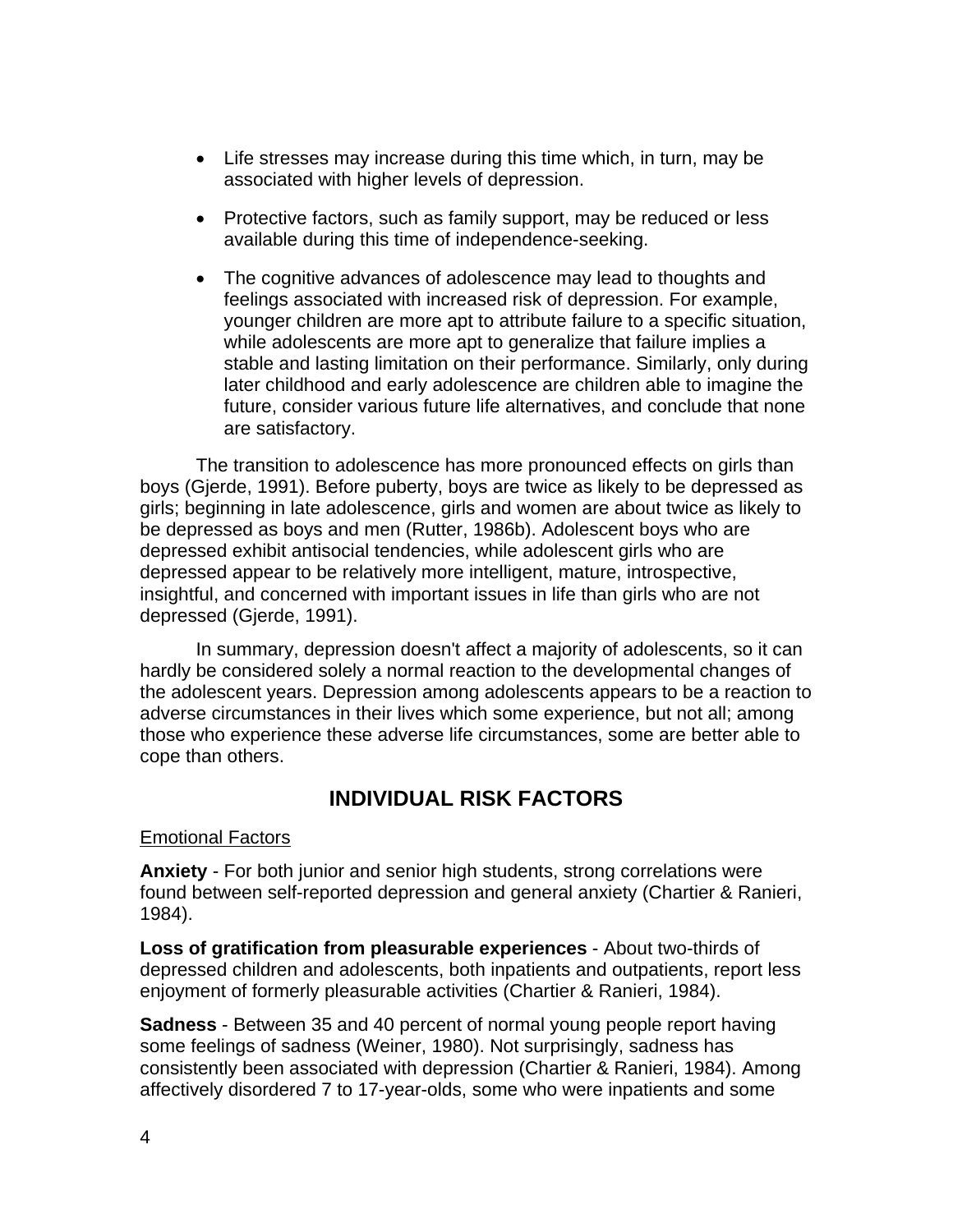who were not, about 70 percent report sadness while 95 to 100 percent of clinically depressed adolescents say they feel sad. Even though the majority of depressed adolescents are sad, sadness is not a universal feature of adolescent depression (Chartier & Ranieri, 1984).

#### Cognitive Factors

**Dissatisfaction with personal appearance** - Dissatisfaction with physical appearance is associated with depression among adolescents (Harter, 1987). In one study, the best predictor of depression in high school students is poor body image, as evidenced by feeling ugly, unattractive, weak, unhealthy, not proud of one's body, and dissatisfied with recent body changes (Chartier & Ranieri, 1984). Dissatisfaction with recent body changes appears to be more prevalent among girls than boys. At age 11, both boys and girls like their body shape. At age 15, however, girls become more dissatisfied with their body shapes than boys, and increasingly wish they were thinner than they are (Girgus, Nolen-Hoeksema, & Seligman, 1989). Among those adolescent girls who express dissatisfaction with their body image, negative life events are much more likely to be associated with depression (Girgus et al., 1989); negative life events are linked to depression among adolescent boys regardless of their body satisfaction.

**Fear of death (in early adolescence)** - One symptom of adolescent depression, not found in adult populations, is fear of death. One study found a moderate association (r=.49) between death anxiety and depression among junior high, but not senior high school students (Chartier & Ranieri, 1984).

**Guilt** - Depression usually involves feelings of guilt which may result from violations of one's own standards of conduct or failure to reach one's own goals. This may explain, in part, why depression is more common among adolescents than younger children who may not possess the capacity for this complex thinking (Rutter, 1986a).

**Helplessness** - When one fails at an undertaking, depression is associated with feelings of helplessness and the associated belief that there is nothing that can be done to change the situation (Rutter, 1986a); other researchers contend that this theory, while appealing, is still largely untested among adolescent populations. During the transition to adulthood, adolescents may feel an increased need to exert control over their environment as well as external pressure to do so. Failures may, therefore, assume greater importance; if the individual reacts with helplessness, depression may be more likely to occur (Chartier & Ranieri, 1984). Feelings of self-efficacy, the belief that adolescents have a large measure of control over their lives, could hypothetically counteract these feelings of helplessness and hopelessness (Munoz, Glish, Soo-Hoo, & Robertson, 1982).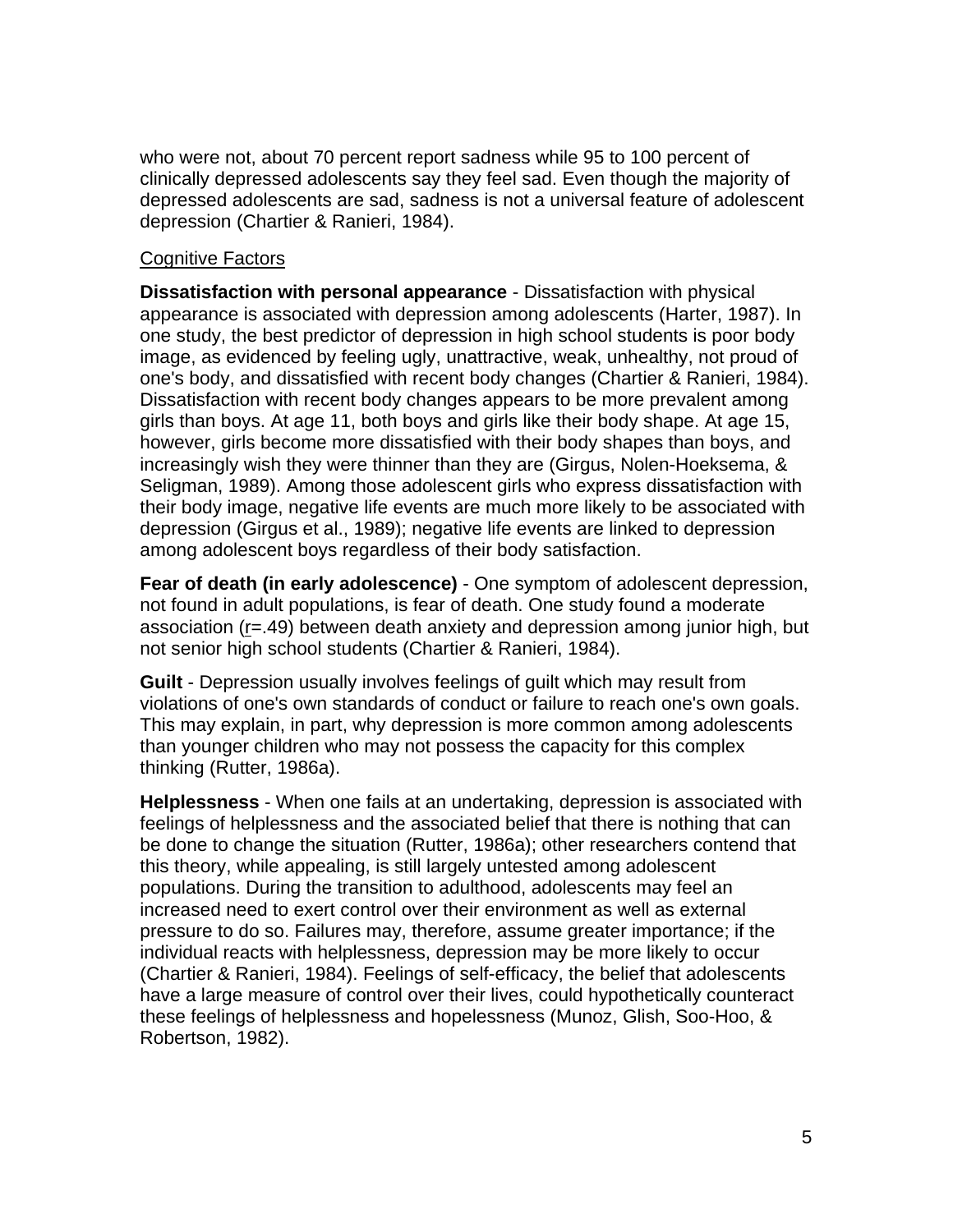**Hopelessness** - Evidence suggests that hopelessness is a characteristic of depression among adolescents as it is in adults (Chartier & Ranieri, 1984; Rutter, 1986a). According to Rutter (1986a), the negative thinking that characterizes depression tends to be threefold—a negative view of oneself, of the present situation, and of the future. About 35 to 40 percent of normal samples of young people report having some feelings of pessimism about the future. In a mixed sample of affectively-disordered inpatient and outpatient 7 to 17-year-olds, however, about 89 percent reported hopelessness (Chartier & Ranieri, 1984). Among normal adolescents, hopelessness is often associated with an external locus of control.

**Low self-esteem** - In normal populations, about 35 to 40 percent of young people report low self-esteem (Kandel & Davies, 1982; National Institute of Mental Health, n.d.; Weiner, 1980), but, as one might expect, the prevalence is even higher among depressed populations. Low self-esteem is reported for almost three-fourths of depressed inpatients and outpatients between the ages of 7 and 17 (Chartier & Ranieri, 1984; Harter, 1987; Weiner, 1980). The frequency of depression among normal adolescent samples have led some to contend that low self-esteem is a cardinal feature of adolescent depression, even though it is not presently required for a DMS-IIIR diagnosis for depression. Even though the link between self-worth and depression is quite strong (correlations between .75 and .83), a small subgroup of children with high self-esteem report feelings of depression (Harter, 1987); this group, however, reports relatively low levels of social support.

#### Motivational Factors

**Apathy** - Depression may be marked by a pronounced apathy, a cynical, "what's the use of it all" view of the world (Weiner, 1980). Due to their fear of failure and disappointment, depressed adolescents avoid special efforts and set aside longterm goals (Weiner, 1980).

**Need for Excitement, Stimulation, and Activity** - Adolescent depression is sometimes marked by restlessness or a high activity level. An incessant search for new activities and a boredom with anything familiar or routine may seem at first blush to be an enthusiasm for living; instead it may be a "desperate effort to keep one step ahead of having time to think" (Weiner, 1980).

**Suicidal Thoughts/Acts** - Depressed adolescents are more apt to engage in suicidal thoughts, gestures, and behaviors (Chartier & Ranieri, 1984; Weiner, 1980). Fully one-third of normal adolescents engage in self-destructive thoughts with proportions as high as 89 percent in a sample of 7 to 17 year-old inpatients and outpatients (Chartier & Ranieri, 1984).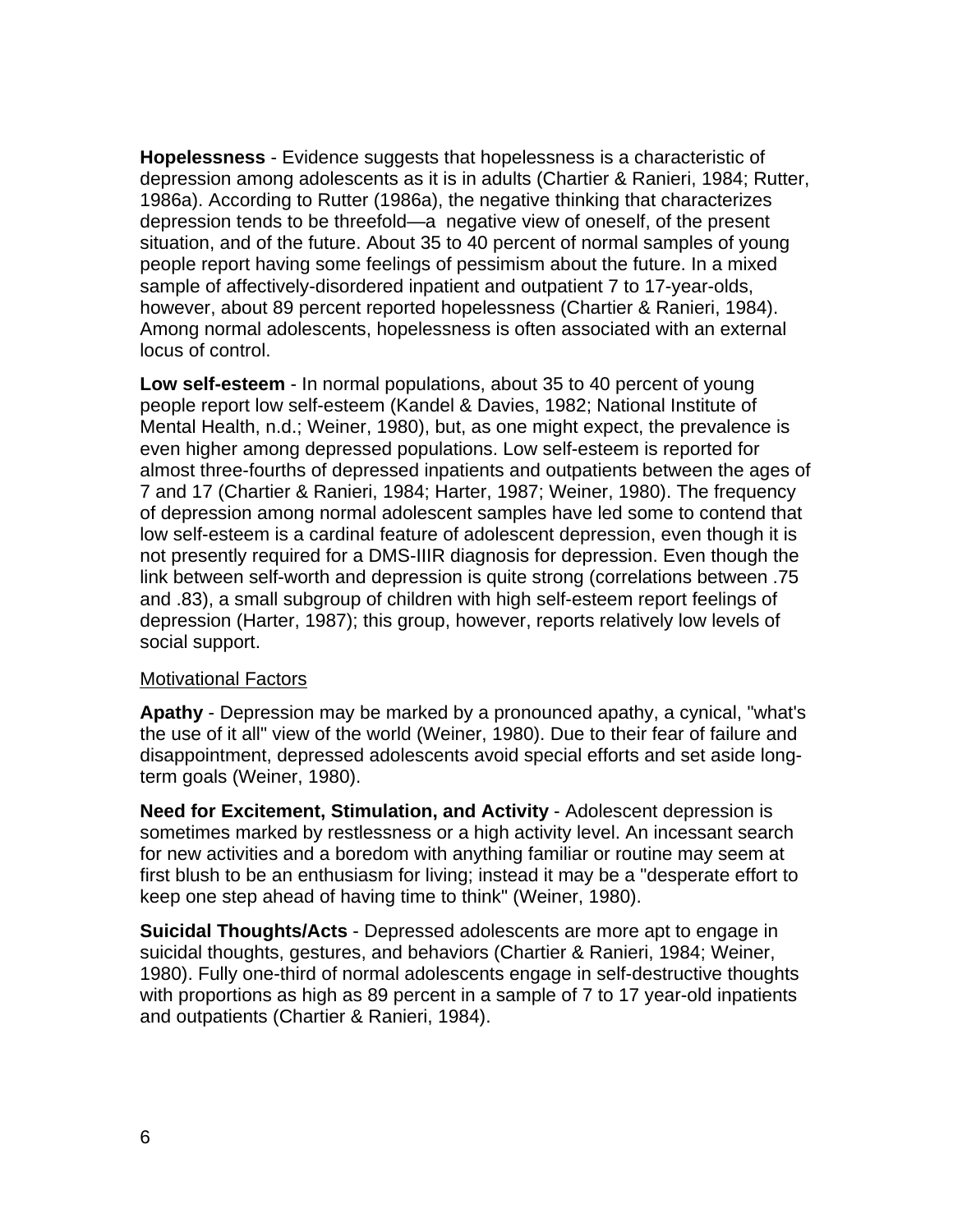#### Physical and Vegetative Factors

**Abnormal EEG Patterns** - For both adolescents and adults, depressed individuals exhibit significantly higher right-to-left hemisphere variance ratios in EEG amplitude patterns (Chartier & Ranieri, 1984).

**Assertive Behavior** - Surprisingly, depressed adolescents, but not adults, reported higher levels of assertiveness than those who were not depressed (Chartier & Ranieri, 1984).

**Complaints of tiredness or fatigue** - One-half to two-thirds of depressed adolescents, both inpatients and outpatients, complain of fatigue and lack of energy. These complaints are reflected less frequently in actual behavior among adolescents than in adults (Chartier & Ranieri, 1984).

**Increases or decreases in appetite and accompanying bodily changes** - For adults, loss of appetite appears characteristic, while for adolescents changes in appetite and the accompanying weight changes appear to be more characteristic (Chartier & Ranieri, 1984; Weiner, 1980).

**Involvement in aggressive, impulsive, and antisocial behaviors** - Adolescent depression is associated with involvement in aggressive, impulsive, and antisocial behaviors such as use of drugs, sexuality, temper tantrums, running away, stealing, truancy, and other defiant and rebellious conduct (Chartier & Ranieri, 1984; Rutter, 1986a; 1986b; Weiner, 1980). Involvement in these potentially problematic behaviors appears to be both a cause and a consequence of adolescent depression.

Some evidence suggests that depression may cause these problem behaviors as young people turn to drugs, sex, or some other risky behavior in an attempt to combat depression; the element of danger associated with many of these activities appears to provide immediate stimulation, conveys a certain degree of notoriety, and provides a basis for establishing and maintaining companionship. Among marijuana users, for example, depressive mood was associated with both the initiation and continued use of other illicit drugs; continued use of these drugs appears to be associated with a decrease in depressive moods. Other evidence suggests, however, that adolescent depression occurs simultaneously with involvement in these problem behaviors or that depression results from involvement in youth problems.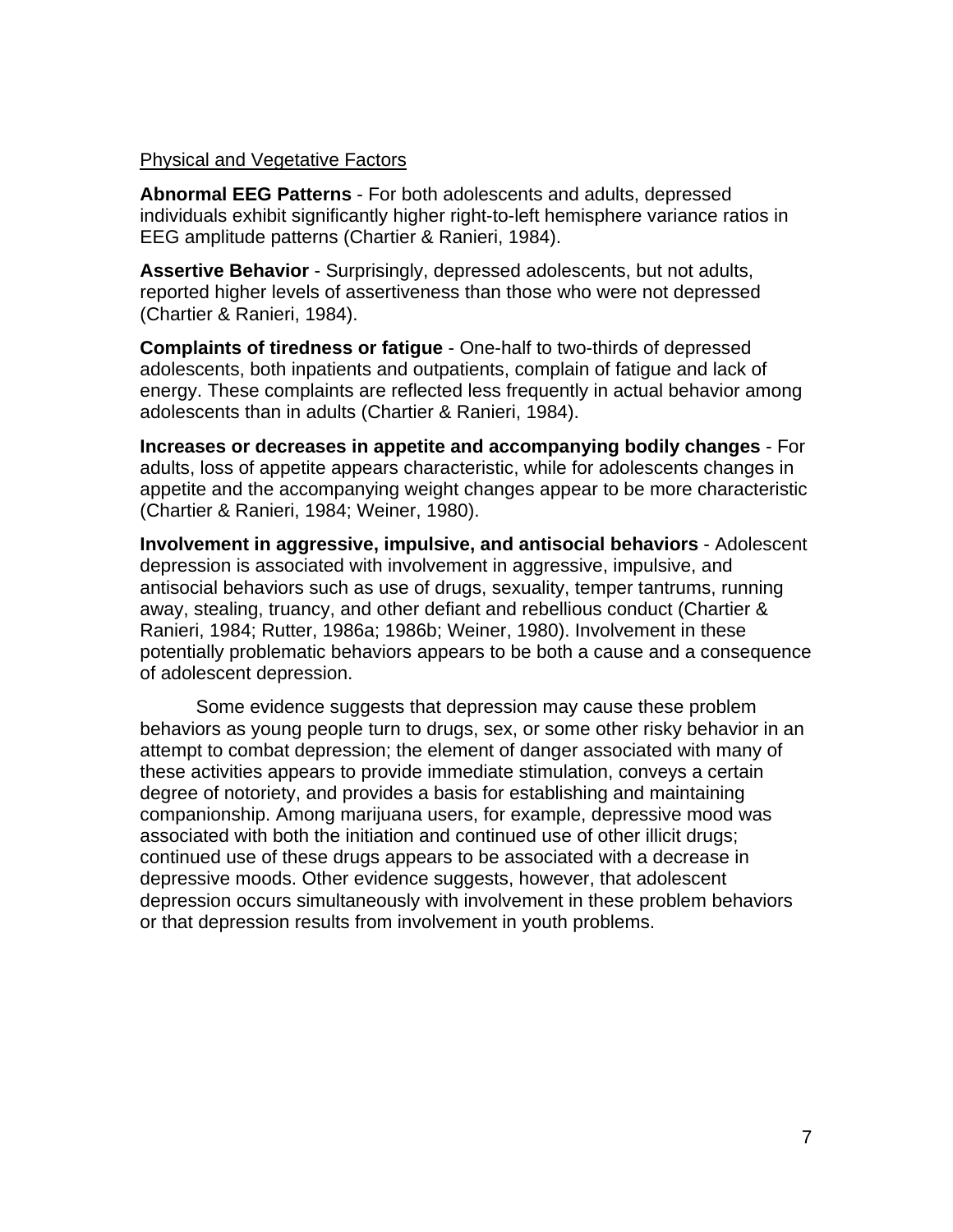Problem behaviors in depressed adolescents differ from those observed in sociopathic individuals in three important ways (Weiner, 1980). First, among depressed adolescents, these behaviors are uncharacteristic of the young person and represent a departure from an earlier history of exemplary behavior. Second, the behaviors are triggered by a major life stress such as divorce or death of a parent. Finally, the behaviors appear to represent an attempt at communication since they are carried out in ways that guarantee the young person is caught or observed.

**Participation in Feminine-Stereotyped Activities** - Depression rates were higher among adolescents when they spent more time on such femininestereotyped activities as shopping; hairstyling; make-up; cooking; sewing; and doing music, theater, or dance; conversely, depression rates were lower when adolescents spent more time on such masculine-stereotyped activities as participating in sports; playing games; watching TV, movies or sports events; and playing with rock, stamp or baseball card collections (Girgus et al., 1989). Feminine activities are hypothesized to be more closely linked to depression because they do not encourage autonomy and mastery.

**Recent Stressful Life Events** - The greater the amount of recent life stress, the more likely an adolescent will be depressed (Friedrich, Reams, & Jacobs, 1982). A stressful life event increases the risk of depression two to five times (Paykel cited in Williams, 1987), accounting for more than two-thirds of the differences in rates of depression among adolescents (Friedrich et al., 1982). Among early adolescents, depression is more strongly related to recent stress, which suggests a more transitory nature of depression in this age group.

Despite this strong relation between depression and recent stressful life events, it would be a serious oversimplification to portray depression as simply a direct consequence of stressful life events; this overlooks the fact that most adolescents do not respond to stressful life events with depression. Thus, other factors must also lie at the root of adolescent depression (Chartier & Ranieri, 1984).

**Sleep Disturbances** - Sleep disturbances are common among adolescents with nearly half of adolescents estimated to have difficulty sleeping; among depressed inpatients and outpatients, however, estimates range from one-half to threefourths of adolescents (Chartier & Ranieri, 1984).

## **FAMILY RISK FACTORS**

**Family Conflict** - More conflicted family relationships have been associated with depression in eight and ninth-graders (Friedrich et al., 1982).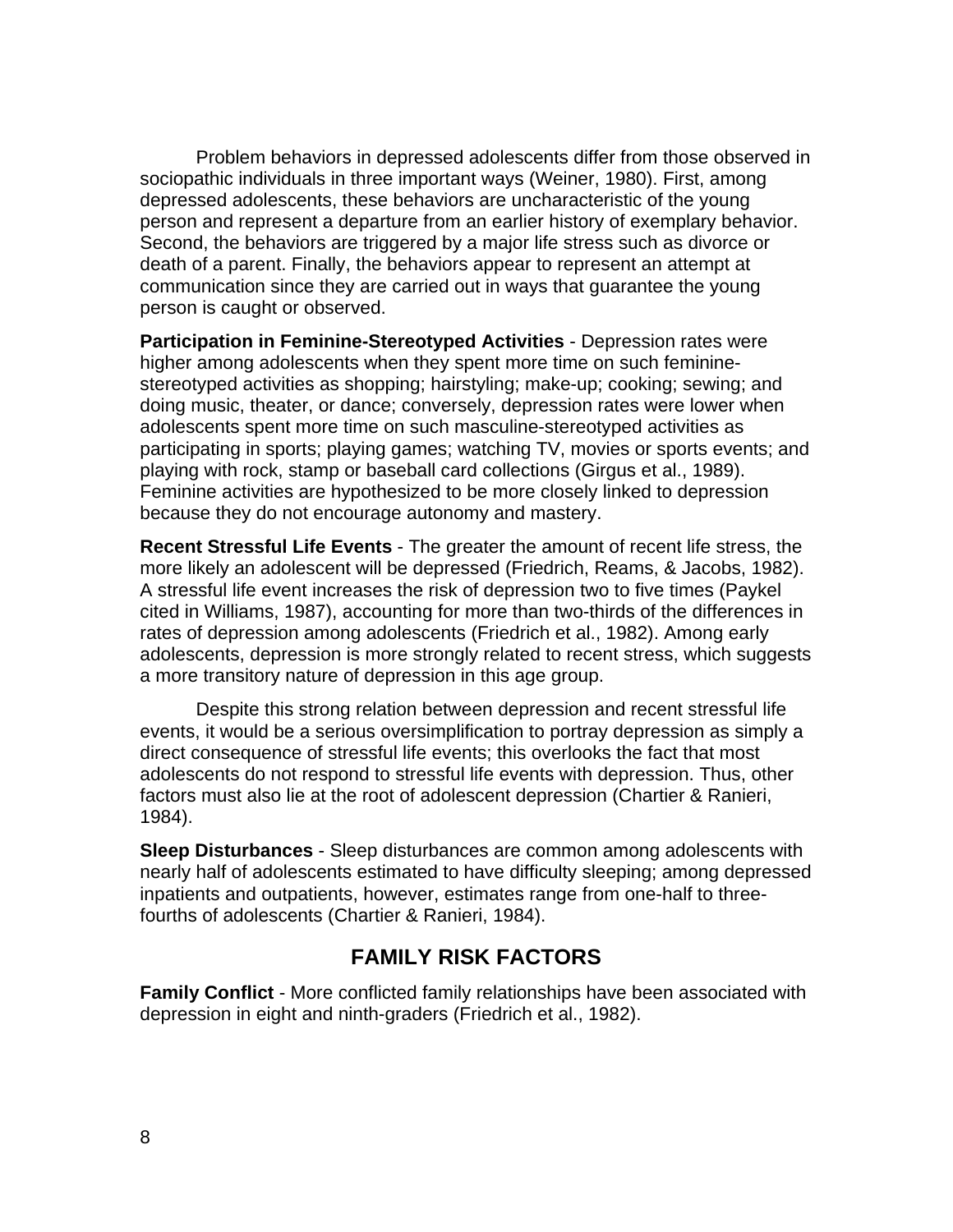**Loss of a Parent through Death or Separation** - Evidence suggests that the loss of a mother in childhood (Rutter, 1986a; Weiner, 1980) is associated with later depression, although this relationship does not always exist. The fact that early loss is not always associated with later depression illustrates how risk factors in different parts of the adolescent's world may interact. Hence, the relation between early loss and later depression may occur only if there are accompanying changes in thinking such as low self-esteem and a negative view of the world and the future. This type of thinking makes it more likely that the individual will develop depressive feelings in later life, but only if stressful negative life events occur (Rutter, 1986a).

**Parental History of Psychiatric Depression** - Depressed adolescents are more likely to have a parental history of depression (Kandel & Davies, 1982); fifty-five percent of those individuals considered depressed had at least one biological parent with a history of psychiatric disorder, compared to 22 percent of normal adolescents (Chartier & Ranieri, 1984). The combination of a parental history of psychiatric disorder and a severe medical prognosis doubles the likelihood of depression as compared to the presence of either factor alone (Chartier & Ranieri, 1984).

**Poor Parent/Child Relations** - Depression among adolescents appears to be associated with poor parent/child relationships, especially early relationships that are less close and supportive (Chartier & Ranieri, 1984). The specific parenting practices associated with adolescent depression are not clear cut and may vary depending upon the specific youth behavior under consideration.

Kandel and Davies (1982) report that adolescents reared in a democratically-oriented family are less likely to be depressed than those reared in either a permissive or autocratic home; autocratic control, especially during preschool, predicts later depression, especially for girls (Gjerde, Block & Block, 1991). In another study of depressed adolescents, parents were more apt to attempt to control offspring through rejection, withdrawal, ridicule, criticism, anxiety, and guilt (Chartier & Ranieri, 1984).

In the Oregon youth study, distinctions are drawn depending upon whether depression occurs alone or in combination with conduct problems. Boys who display only depressed mood had parents who were less involved in parenting, showed poorer supervision, and participated in fewer activities with their sons. In contrast, boys who exhibited only conduct problems or both conduct problems and depression, had parents who exhibited inconsistent and coercive discipline (Capaldi, 1991). Other studies report, however, no differences in depression as a result of such parental behaviors as permissiveness, discipline or limit-setting (Chartier & Ranieri, 1984).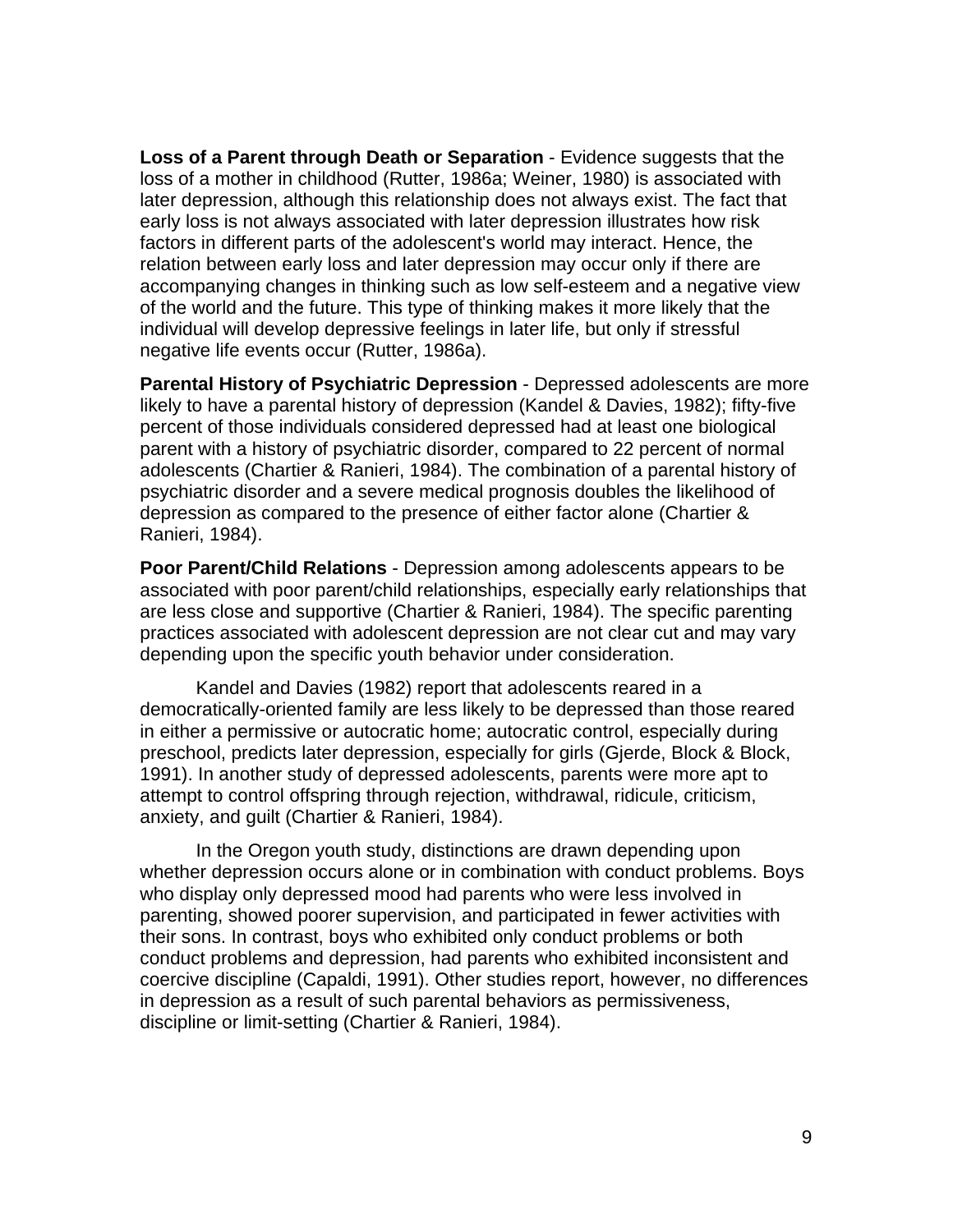As an estimate of the strength of this risk factor, family support in combination with life stress accounted for 71 percent of the difference in depression in a sample of 8th and 9th graders; life stress accounted for 60 percent of the variation and family support an additional 17 percent (Friedrich et al., 1982). This study of normal adolescents suggests that depression, at least among early adolescents, may be more situational and stress-related; suicidal thinking, on the other hand, may be more closely related to family support. Even though depression is highly related to recent life experience, which suggests a more immediate and transitory aspect to depression in early adolescence, the importance of family support and paternal income suggests longer-term aspects as well.

## **PEER RISK FACTORS**

**Association With Others Who Hold Unconventional, Anti-Establishment Ideas** - Depression is more likely when adolescents associate with others who are unconventional or anti-establishment in their ideas and actions. Youth can be attracted to others who hold unconventional ideas or attitudes on the basis of principle or deep conviction; for the depressed adolescent, however, their main motivation may be escaping from feelings of being alone, unimportant, or inadequate (Weiner, 1980).

**Flight to People** - One adolescent scholar contends that depression can be associated with a flight away from people, as is consistently mentioned in the literature, but also in a flight toward people (Weiner, 1980). Depressed young people may exhibit a constant need for companionship and ever more interesting friends, in an attempt to keep occupied and ward off thoughts of depression (Weiner, 1980).

**Social Isolation and Withdrawal** - Poor peer relations, low social support and alienation is frequently associated with depression among adolescents (Chartier & Ranieri, 1984; Friedrich et al., 1982; Girgus et al., 1989; Harter, 1987; Renouf & Harter, 1991; Weiner, 1980). Social withdrawal was reported for between 63 and 78 percent of adolescents hospitalized for depression (Chartier & Ranieri, 1984). Feelings of social abandonment or lack of understanding from others was found to be even more important to depressed adolescents than for adolescent psychiatric patients, with over 95 percent of the depressed adolescents reporting a lack of understanding from others (Chartier & Ranieri, 1984).

Social support has been shown to account for over 50 percent of the variation in depression (Renouf & Harter, 1991); the support of father and peers contributed primarily to depression, whereas mother support is perceived as being low only in adolescents who are both depressed and suicidal.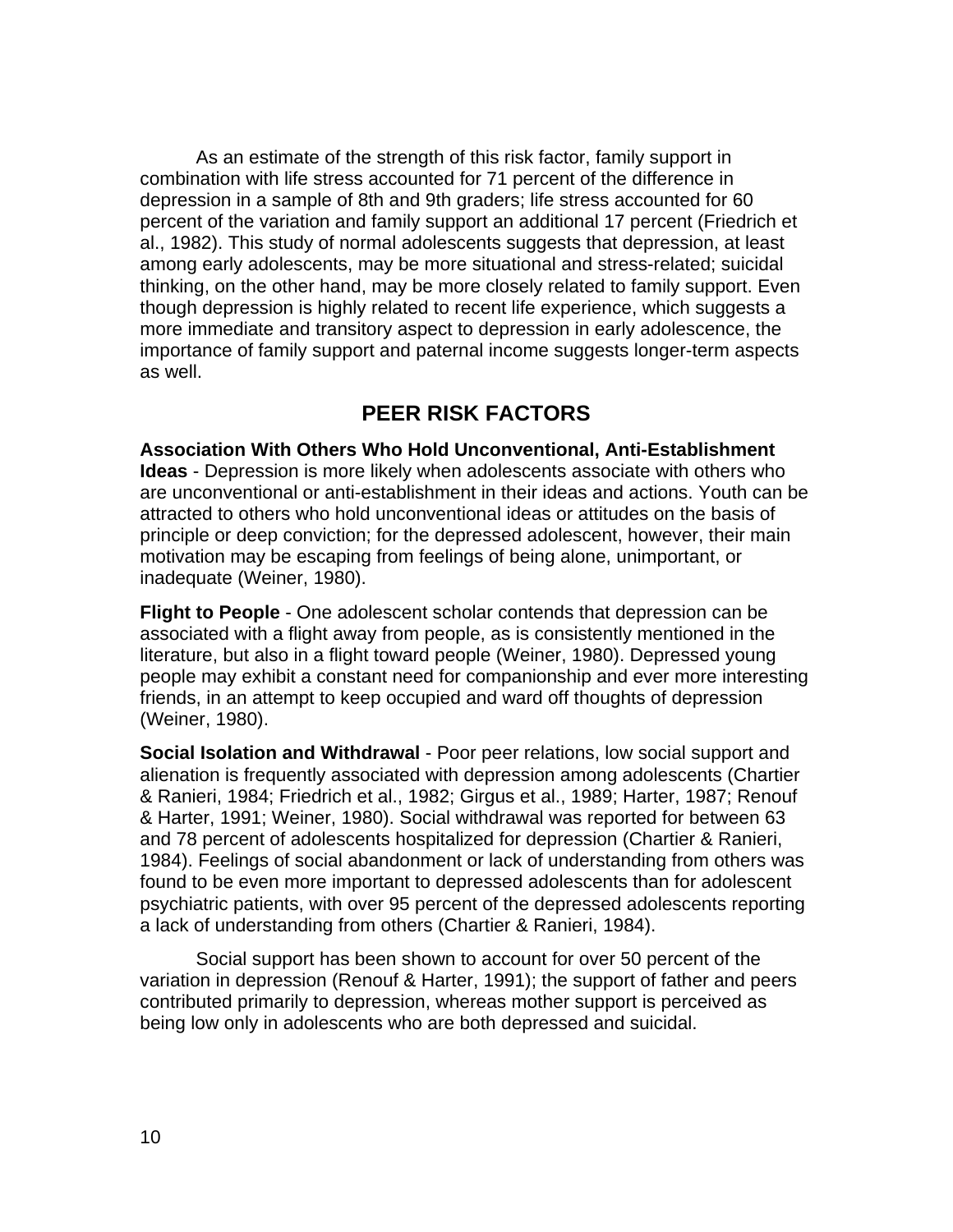**Strong Peer Orientation and Low Attachment to Parents** - Depression in adolescence is often characterized by a strong orientation to peers in the context of a low attachment to parents (Kandel & Davies, 1982). In fact, when strong orientation to peers occurs in the context of a high level of attachment to parents, adolescents are least likely to be depressed. The most beneficial pattern for adolescent mental health appears to be involvement with peers that occurs simultaneously with close ties to parents.

# **SCHOOL RISK FACTORS**

**Diminished Concentration** - Poor concentration is reported for 70 percent of depressed inpatients and 63 percent of depressed nonpsychiatric medical patients (Chartier & Ranieri, 1984).

**Low Academic Achievement** - For inpatient samples, the relation between depression and poor school performance has varied from 13 to 73 percent. In studies with depressed inpatients and outpatients, almost half reported poor school performance. In studies of normal 7th and 8th graders, depression was linked to diminished school performance (Chartier & Ranieri, 1984; Friedrich et al., 1982).

**School Transitions** - While studies have not directly assessed the relation between school transitions and depression, evidence does suggest an increase in factors associated with higher rates of adolescent depression. When adolescents move from an elementary school into a middle school or junior high, and again when they move into senior high, feelings of being anonymous increase, self-esteem goes down, and extracurricular participation goes down.

# **COMMUNITY RISK FACTORS**

**Low Socioeconomic Status** - Lower levels of paternal occupation and maternal education and occupation were associated with elevated depression (Friedrich et al, 1982). Three variables—life stress, family closeness, and paternal occupation—accounted for 78 percent of the total variation in depression. Paternal occupation accounted for 7 percent of the variation over and above that accounted for by the other two variables; a lower level of employment and presumably family income is associated with elevated risk of adolescent depression. In addition, living under conditions of low socioeconomic status is linked to slightly more negative life events, a potent predictor of depression among early adolescents (Friedrich et al, 1982).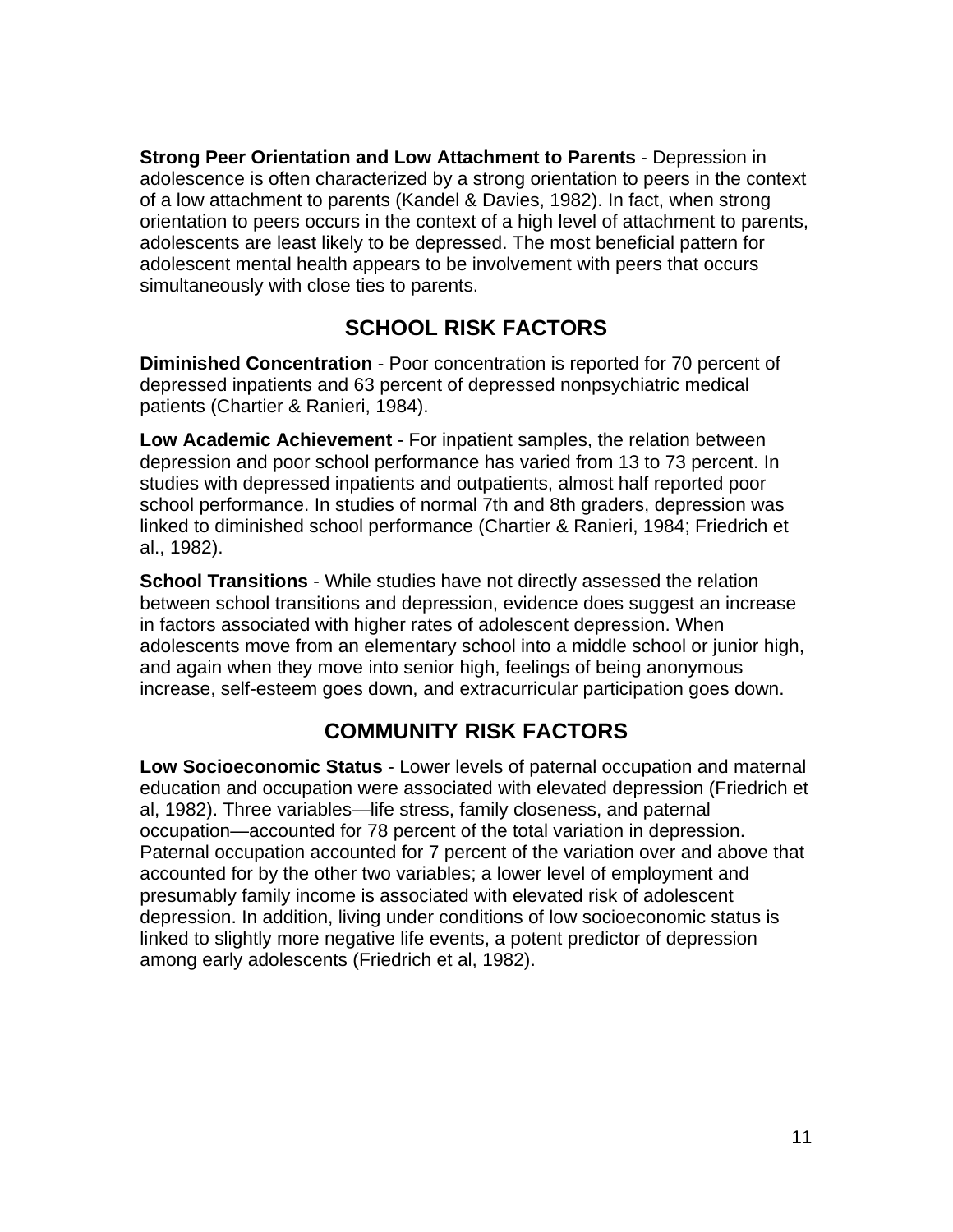# **PROTECTIVE FACTORS**

Why is it that one person develops symptoms of depression or depressive disorder when confronted with the adverse life circumstances cited above, while others remain psychologically healthy? What's right with these children? What protects them? What are some of the factors that serve as safeguards from stressful life events and enhance a youngster's ability to adapt and grow into a competent, responsible adult? This is the central question addressed in a study of 483 5th to 9th grade boys and girls from four schools in two Chicago communities (Horn, 1991).

Based on the findings, the researcher drew the following conclusion. On a daily hourly basis, resilient kids do not seem much different than normal youth:

> *"The seemingly pervasive myth that resilience is a `trait' possessed only by a few charmed `invulnerable' children, and that these super-kids' manifest strength in all areas of their lives is not supported by the data" (Horn, 1991, p. 18).*

Normal, depressed and resilient youth appear outwardly to be doing much the same thing. What is significantly different, however, is how they spend their time, their perceptions of themselves and their daily lives, and their relationships with family and friends. The following factors appear to protect adolescents from depression and contribute to their resiliency; these factors are identified in Horn's study (1991), the only study to the author's knowledge that deals with protective factors for adolescent depression. Other factors in the family and community may also serve as safeguards, as implied by this review, although studies have not yet examined whether these factors actually protect youth from depression.

**Involvement in Physical Activities and Homework** - Adolescents in the resilient and normal group reported spending significantly more time playing sports than did those at either low or high risk of depression. Resilient youth appear to spend more time in physically active as opposed to passive activities, but the findings are more robust for girls than boys; resilient girls are much more likely to be engaged in sports. Youth at high risk for depression also spend significantly less time on homework.

**Well-Developed Social and Interpersonal Skills** - Resilient youth, when faced with conflict in their family, spend less time with parents and more time with friends; these youth possess a social network outside the family that they can turn to and rely on. Similarly, high risk youth also spend more time with friends; the difference, however, is that high risk youth report that this time with friends is less enjoyable. The findings imply that resilient youth have the wherewithal and social skills to attract and keep supportive relationships around them, and these relationships, in turn, buffer them against depression.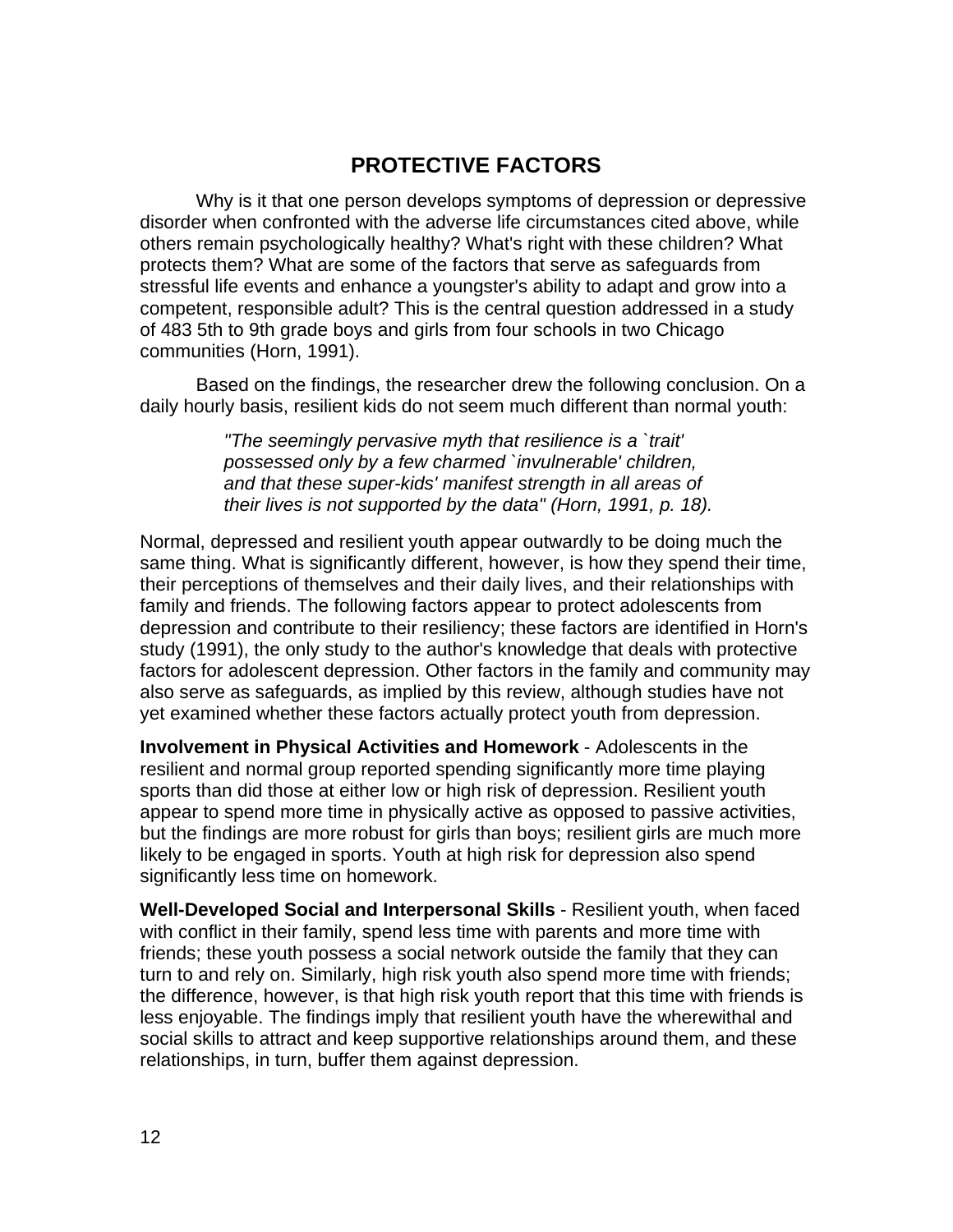**Avoiding Over-Generalization of Negative Experiences** - One of the strengths of resilient youth is their ability to avoid generalizing negative interpersonal experiences from one domain of their life to another. While resilient youth may be experiencing an interpersonal problem in one aspect of their life, they are less apt than high-risk youth to perceive all social situations as similarly harmful.

**Social Contact** - Resilient boys spend more time socializing than less resilient boys; resilient boys may more effectively use their social support networks to provide needed support. Resilient girls, on the other hand, are less likely than other girls to spend their time socializing; evidently the high-risk girls attempt to cope with depression, albeit unsuccessfully, through increased use of peer support.

In summary, these data suggest that resilient children, like other children, are affected by negative life events and family circumstances. Unlike children who are overcome by these risks, however, resilient children maintain a positive view of themselves and others. Even though they are having trouble in one domain, they do not generalize to all aspects of their lives. Resilient youth are able to concentrate on school work and other activities, despite chaos and uncertainty in their lives. Finally, they deal with negative life events by turning to family and friends for help and support.

# **IMPLICATIONS FOR PREVENTION**

According to a risk-focused, ecological approach, the more risk factors and the fewer protective factors, the greater the danger of youth involvement in potentially problematic behaviors. In one study by Rutter (1979), the presence of one risk factor (i.e. low social status) was no more likely to create dysfunction than when no risk factors were present; with two risk factors (i.e. low social status and severe marital discord), there was four times the chance of problem behaviors, and with four risk factors, the risk increased as much as 20 times.

This ecological approach assumes that just as the causes of depression are complex, so are the solutions. Yet prevention programmers often search for single factors and simple solutions to complex problems like adolescent depression. Unfortunately, there are no magic bullets; if prevention efforts are to have any hope of success, they need to be comprehensive and multidimensional, reducing risk factors and promoting protective factors in diverse parts of the child's world.

While studies have not yet examined the effectiveness of comprehensive community approaches for preventing youth depression, this review suggests the importance of addressing those factors that either place adolescents at risk of depression or protect them from it. Consistent with the ecological framework, the strategies are organized by different levels of the human ecology, even though some of these strategies may fall into more than one level.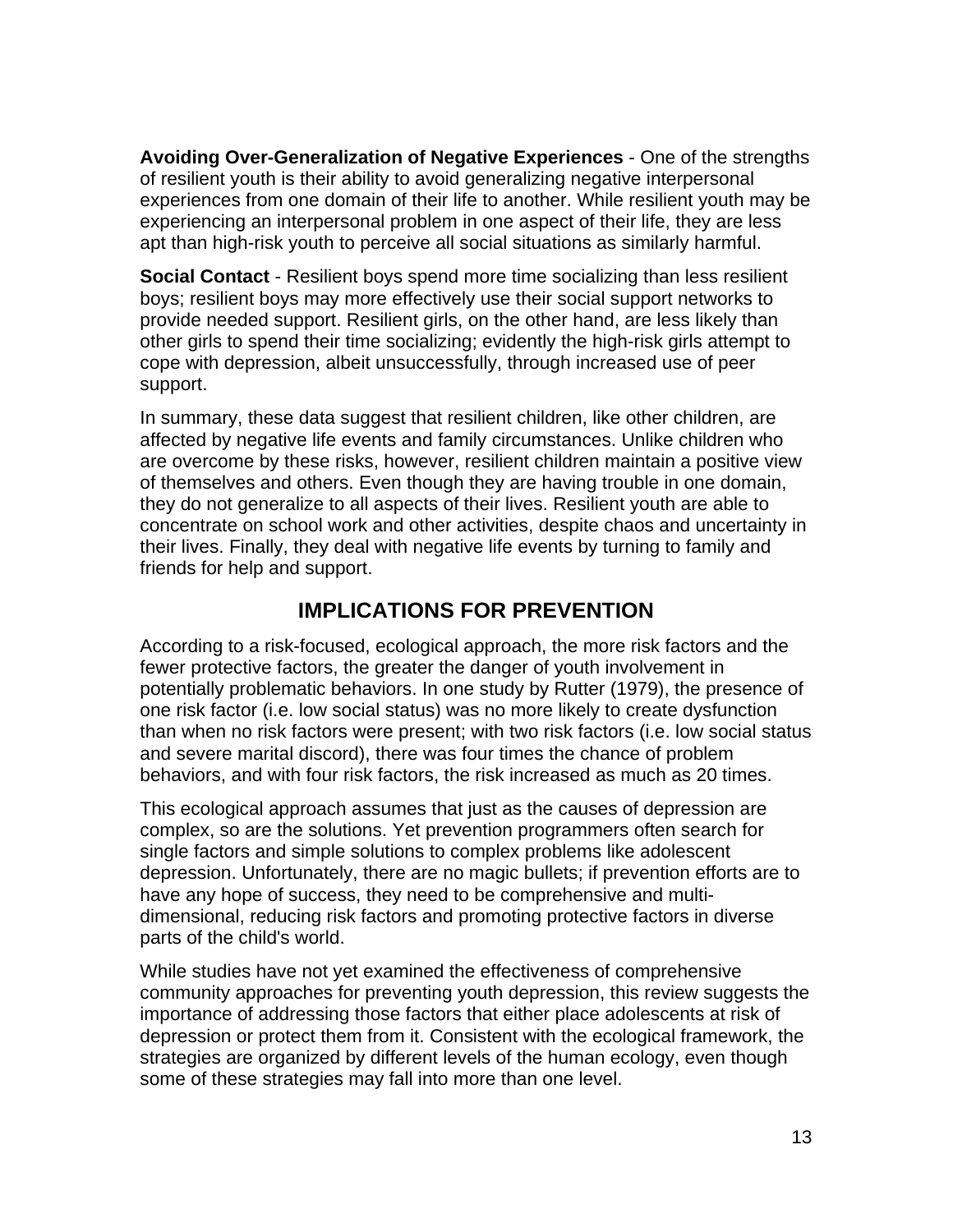#### Individual Level

- Parents and other adults can help youth learn how to cope with failure and avoid the over-generalization that can occur (National Institute of Mental Health, n.d).
- Youth can be guided toward experiences they can master to develop self-efficacy that can serve as a buffer from feelings of hopelessness and despair.
- Communities can provide opportunities for youth to be involved in meaningful ways and to recognize youth for their accomplishments (National Institute of Mental Health, n.d.).

#### Family Level

- Parent education programs can be aimed at promoting family activities, building closeness, and reducing conflict among family members (Horn, 1991).
- Parents can learn the importance of monitoring children closely to reduce the likelihood that teens will find themselves in situations where potentially problematic behaviors can occur, especially those behaviors linked with depression such as drug use, early sexuality, or delinquent activities.
- Parents can take steps to shield adolescents from stressful life events such as parental divorce or unnecessary changes in school or residence. On the other hand, parents may consider changes in school or residence to provide opportunities for a more supportive peer, school, and community environment.

#### Peer Level

- Parents, other adults, churches, youth-serving organizations, and the community can provide opportunities for youth to interact with peers and develop the necessary social and interpersonal skills to develop and maintain a supportive social network.
- Adults can provide opportunities for teens to learn the skills to resist negative peer pressure.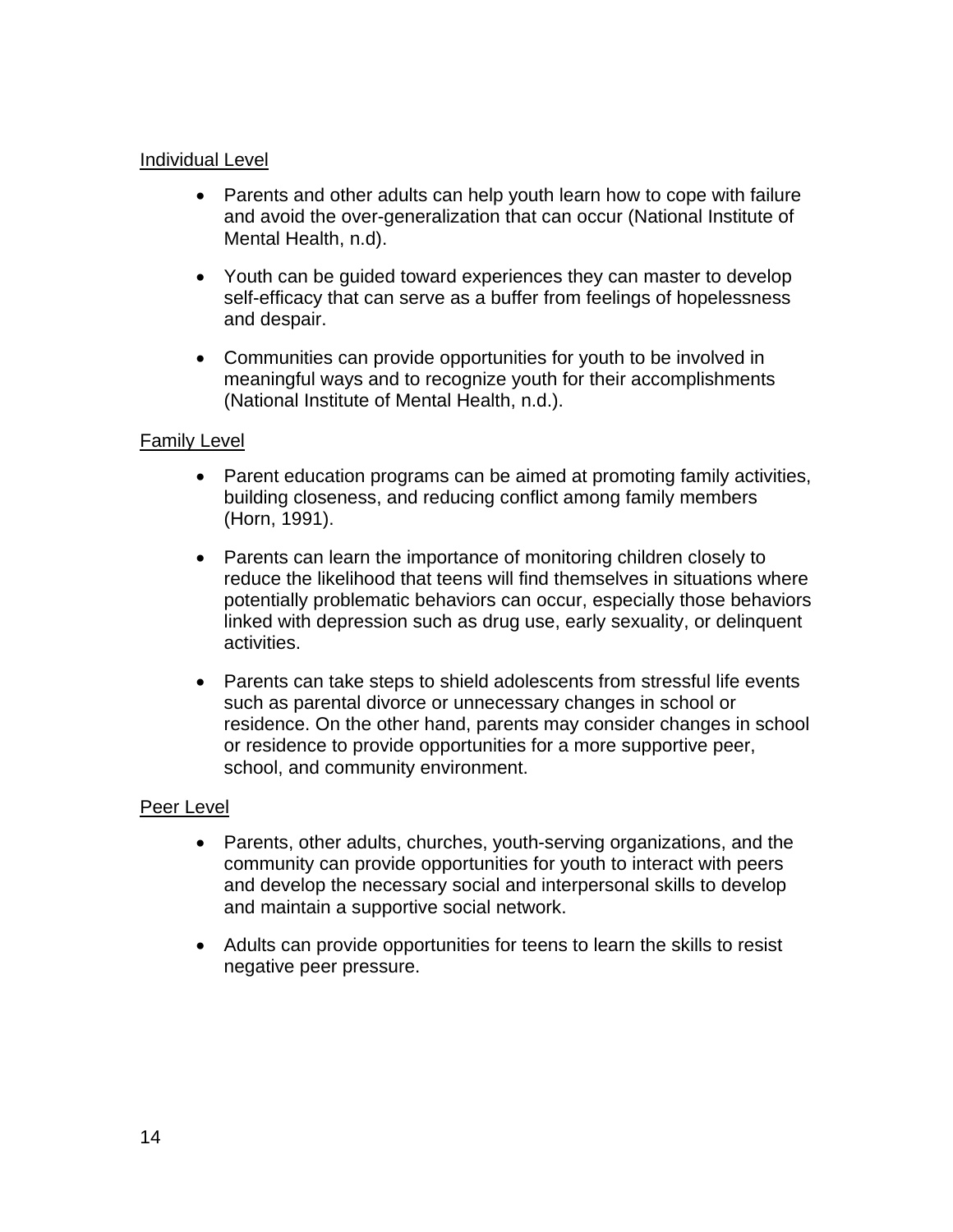### School Level

- Efforts can be made to enhance and promote academic achievement.
- Efforts can be made to increase student attention and concentration through cognitive training or manipulating the environment (Horn, 1991).
- Decisions about changes in school structure can acknowledge the negative effect middle schools or junior highs may have on adolescent mental health; for those communities with middle schools or junior high schools in place, programs can be developed to alleviate the negative consequences and provide a supportive environment (Felner & Adan, 1988).

## Community Level

- Support can be provided to help youth and adults deal with such stressful life transitions as school transitions, marriage, divorce, job loss, and death (Williams, 1987).
- Communities can provide employment opportunities and advanced job training for parents.
- Community residents can promote social values and norms that are supportive of programs and policies related to prevention (Williams, 1987).
- When policies are developed, communities can consider the potential impact policies or programs may have on youth mental health.

This listing is not intended to identify all the prevention strategies a community may undertake, but rather to illustrate the breadth and diversity a comprehensive community approach may entail. In any given community, some of these factors may be more important than others (Bogenschneider, Small, & Riley, 1990). Thus, communities need to assess which of these supports for averting youth depression are in place and which are missing so programming can be directed toward local needs (Bogenschneider et al., 1990).

As important as identifying the prevention strategies most needed in the community is targeting the most appropriate developmental age. Intervening early before negative behaviors begin to crystallize increases the chances that efforts will be successful (Williams, 1987). Finally, the potential consequences of any prevention effort should be considered carefully. No matter how well-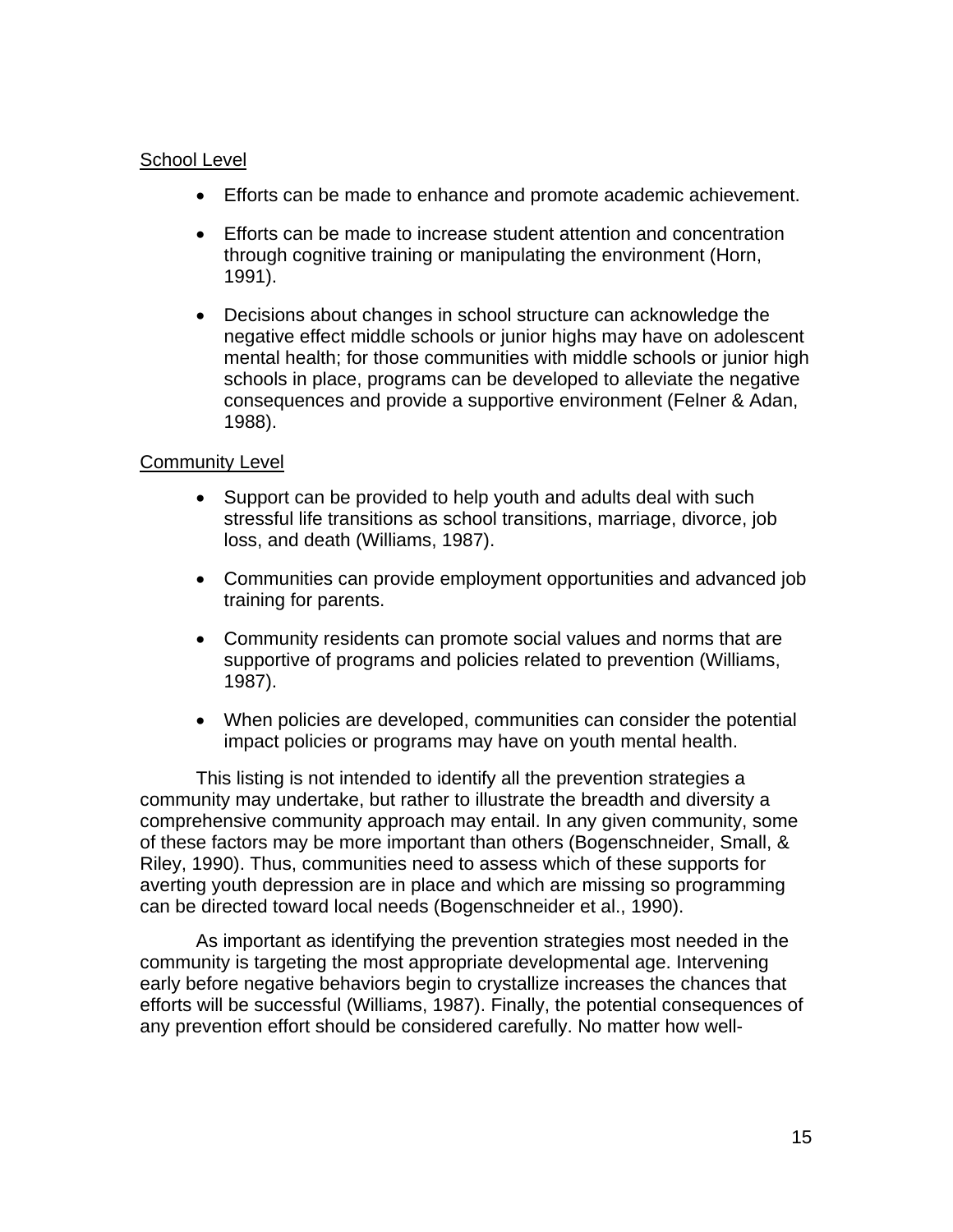intentioned, any intervention that is powerful enough to change behavior to produce a beneficial outcome could also have an unwanted (and usually unforeseen) adverse side effect (Shaffer, Philips, Garland, & Bacon, 1989).

## **CONCLUSION**

The phenomenon of adolescent depression remains an understudied field (Chartier & Ranieri, 1984), so the conclusions of this paper must be interpreted with caution. These findings do suggest, however, that preventing youth depression requires a comprehensive, multi-dimensional approach that focuses on family dynamics, school performance, and the development of social skills and coping strategies that will reduce levels of anxiety and promote feelings of competence. Preventing youth depression and promoting healthy emotional development requires enhancing the many conditions that nurture and support youth (Bogenschneider et al., 1990).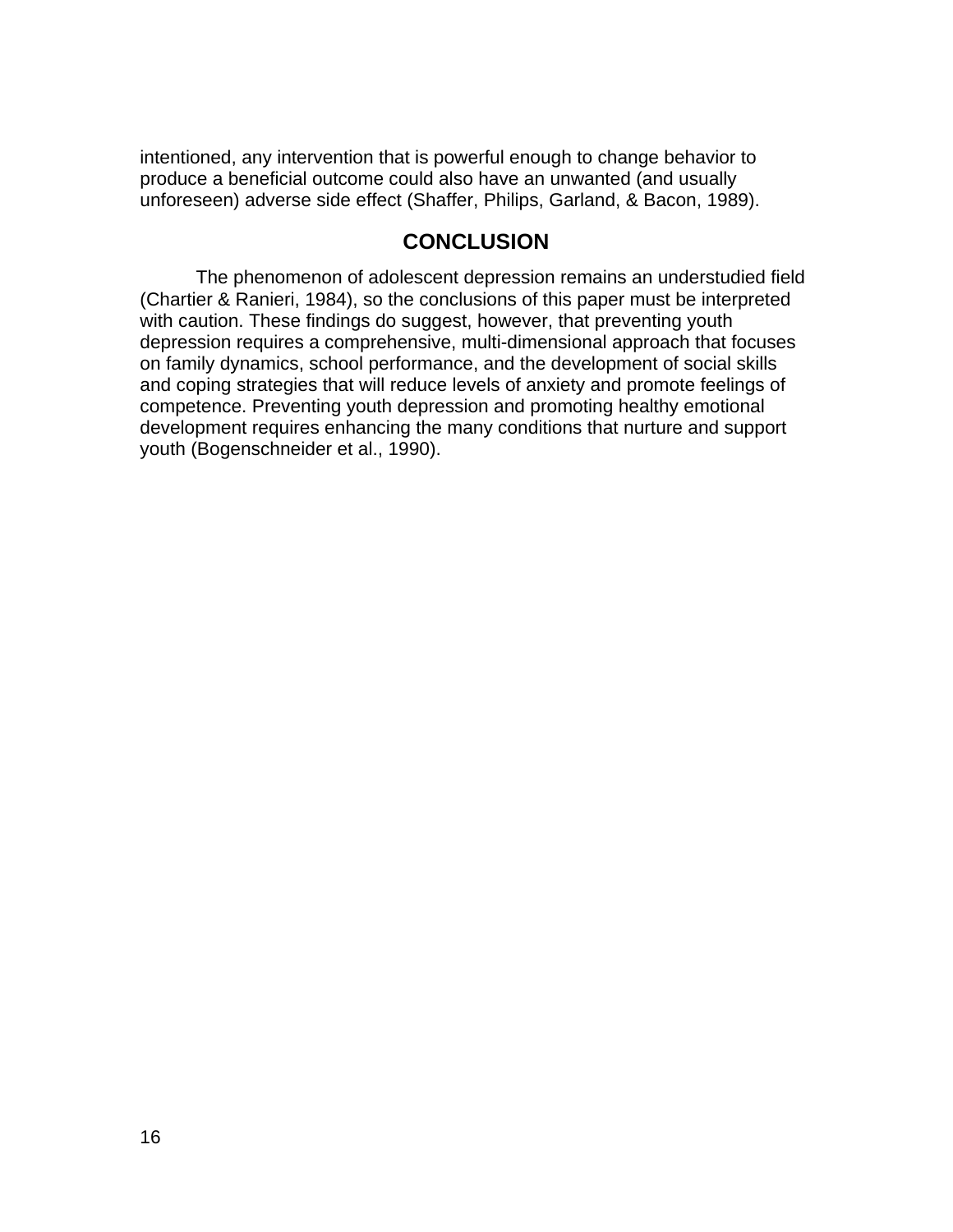## **REFERENCES**

- Bogenschneider, K., Small, S., & Riley, D. (1990, September). *An ecological riskfocused approach for addressing youth-at-risk issues.* Chevy Chase, MD: National 4-H Center.
- Capaldi, D. M. (1991, April). *Antisocial behavior and depression in young adolescent boys: Longitudinal analyses of family and adjustment variables.* Paper presented at the Biennial Conference for the Society for Research on Child Development, Seattle, WA.
- Chartier, G. M., & Ranieri, D. J. (1984). Adolescent depression: Concepts, treatments, prevention. In P. Karoly & J. J. Steffen (Eds.), *Adolescent behavior disorders: Foundations and contemporary concerns* (pp. 153- 193). Advances in Child Behavioral Analysis and Therapy, 3. Lexington, MA: Lexington Books.
- Felner, R. D., & Adan, A. M. (1988). The school transitional environment project: An ecological intervention and evaluation. In R. H. Price, E. L. Cowen, R. P. Lorion, & J. Ramos-McKay (Eds.), *14 Ounces of Prevention: A casebook for practitioners.* Washington, DC: American Psychological Association.
- Friedrich, W., Reams, R., & Jacobs, J. (1982). Depression and suicidal ideation in early adolescents. *Journal of Youth and Adolescence, 11*, 403-407.
- Girgus, J. S., Nolen-Hoeksema, S., & Seligman, M. E. P. (1989, August). *Why do sex differences in depression emerge during adolescence?* Paper delivered at the meetings of the American Psychological Association, New Orleans, LA.
- Gjerde, P. F. (1991, April). *Depressive symptoms during the transition from adolescence to young adulthood: A longitudinal perspective.* Paper presented at the Symposium "From Adolescence to Young Adulthood: Continuity and Change" (J. Block and S. Hauser, chairs), Society for Research in Child Development (SRCD), Seattle, WA.
- Gjerde, P. F., Block, J., & Block, J. H. (1991). The preschool family context of 18 year olds with depressive symptoms: A prospective study. *Journal of Research on Adolescence, 1*, 63-91.
- Harter, S. (1987). Causes, correlates and the functional role of global self-worth: A life-span perspective. In J. Kolligan & R. Sternberg (Eds.), *Perceptions of competence and incompetence across the life span* (pp. 67-98). New Haven, CT: Yale University Press.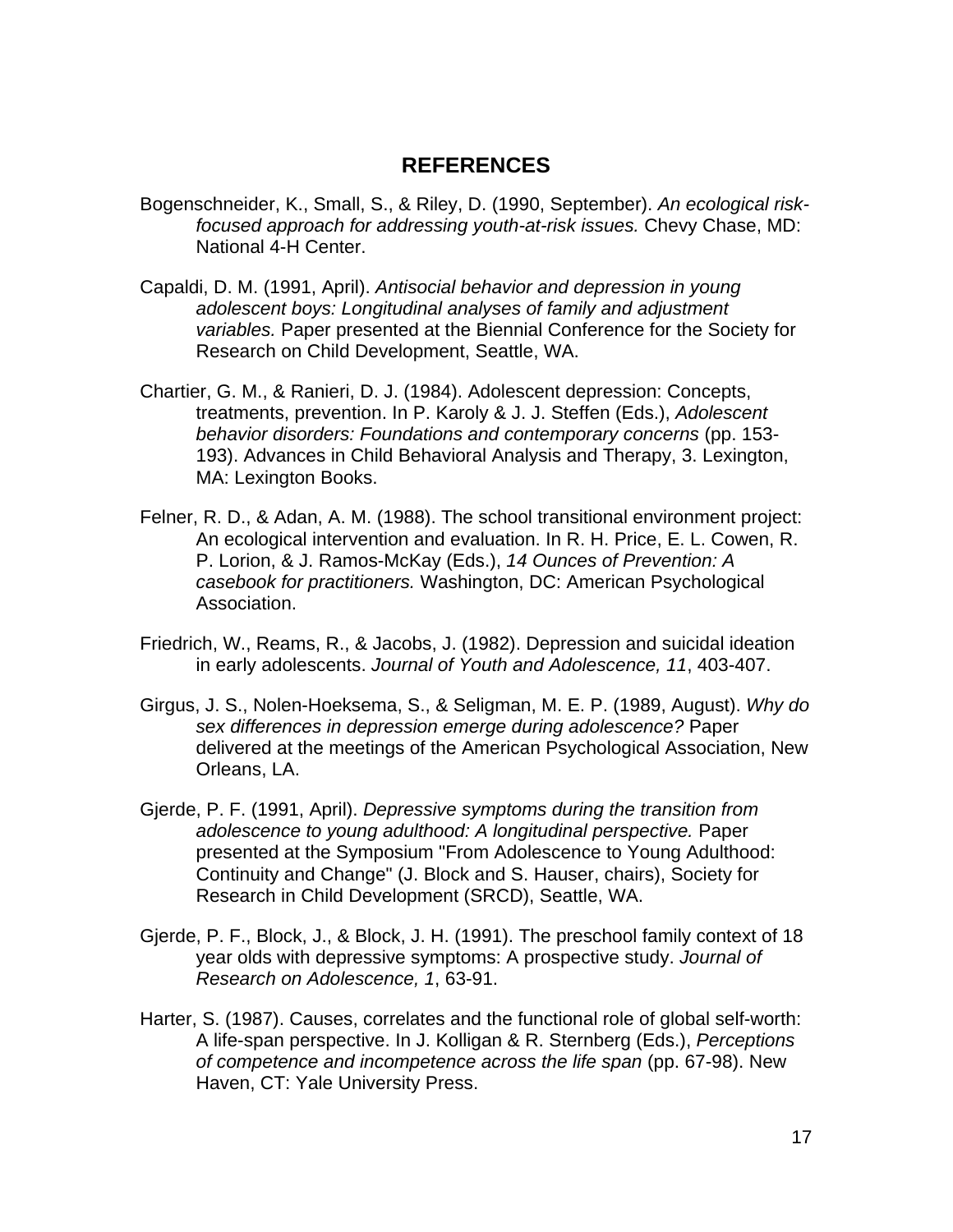- Horn, M. P. (1991, April). *Competence in daily living: A study of children and adolescents at risk for depression.* Paper presented at the Biennial Conference for the Society for Research on Child Development, Seattle, WA.
- Kandel, D., & Davies, M. (1982). Epidemiology of depressive mood in adolescents. *Archives of General Psychiatry, 39*, 1205-1212.
- Munoz, R. F., Glish, M., Soo-Hoo, T., & Robertson, J. (1982). The San Francisco mood survey project: Preliminary work toward the prevention of depression. *American Journal of Community Psychology, 10*, 317-329.
- National Institute of Mental Health (n.d.). *Adolescence and depression.* Produced by the National Institute of Mental Health; revised and reprinted by the Wisconsin Clearinghouse. Madison, WI: Wisconsin Clearinghouse.
- Renouf, A. G., & Harter, S. (1991, April). *Levels of social support for adolescents with depressed affect and suicidal ideation.* Paper presented at the Biennial Conference for the Society for Research on Child Development, Seattle, WA.
- Rutter, M. (1979). Protective factors in children's responses to stress and disadvantage. In M. W. Kent & J. E. Rolf (Eds.), *Primary prevention of psychopathology: Social competence in children, 3* (pp.49-74). Hanover, NH: University Press of New England.
- Rutter, M. (1986a). Depressive feelings, cognitions, and disorders: A research postscript. In M. Rutter, C. E. Izard, & P. B. Read (Eds.), *Depression in young people: Developmental and clinical perspectives* (pp. 491-519). New York: Gilford Press.
- Rutter, M. (1986b). The developmental psychopathology of depression: Issues and perspectives. In M. Rutter, C. E. Izard, & P. B. Read (Eds.), *Depression in young people: Developmental and clinical perspectives* (pp. 3-30). New York: Gilford Press.
- Shaffer, D., Philips, I., Garland, A., & Bacon, K. (1989). Prevention issues in youth suicide. In D. Shaffer, I. Philips, N. B. Enzer, & M. M. Silverman (Eds.), *Prevention of mental disorders, alcohol and other drug use in children and adolescents. OSAP Prevention Monograph-2* (pp. 443-456). Rockville, MD: Office for Substance Abuse Prevention.
- Small, S., Herlache, S., & Doll-Yogerst, D. (1990). Whose kids? ... our kids. *Newsletter of the Teen Assessment Project (TAP),* January 1990.

Steinberg, L. (1989). *Adolescence*. New York: Knopf.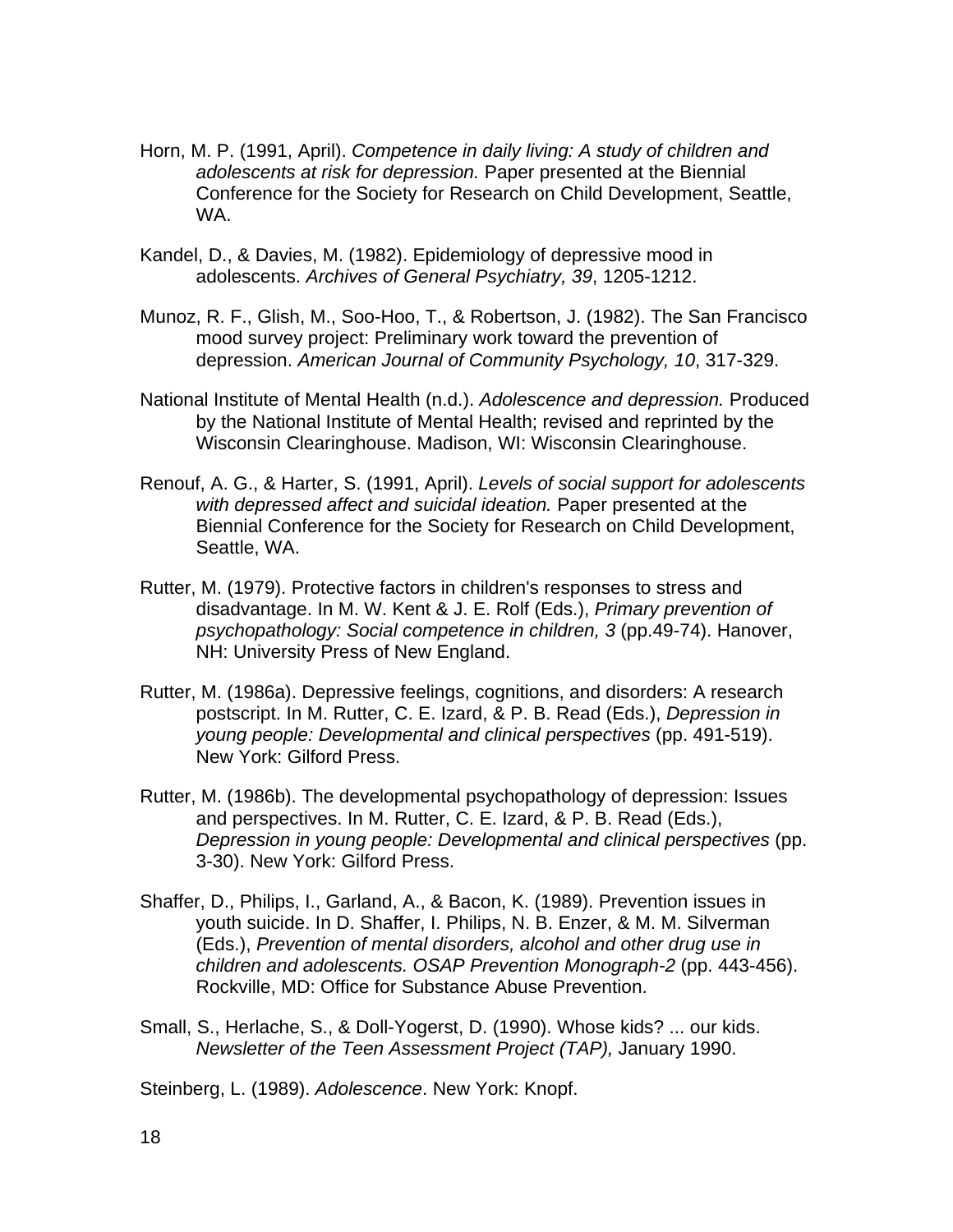- Weiner, I. B. (1980). Psychopathology in adolescence. In J. Adelson (Ed.), *Handbook of adolescent psychology* (pp. 447-471). New York: John Wiley & Sons.
- Williams, R. T. (1987). *Prevention in the mental health arena.* Madison, WI: Wisconsin Clearinghouse.